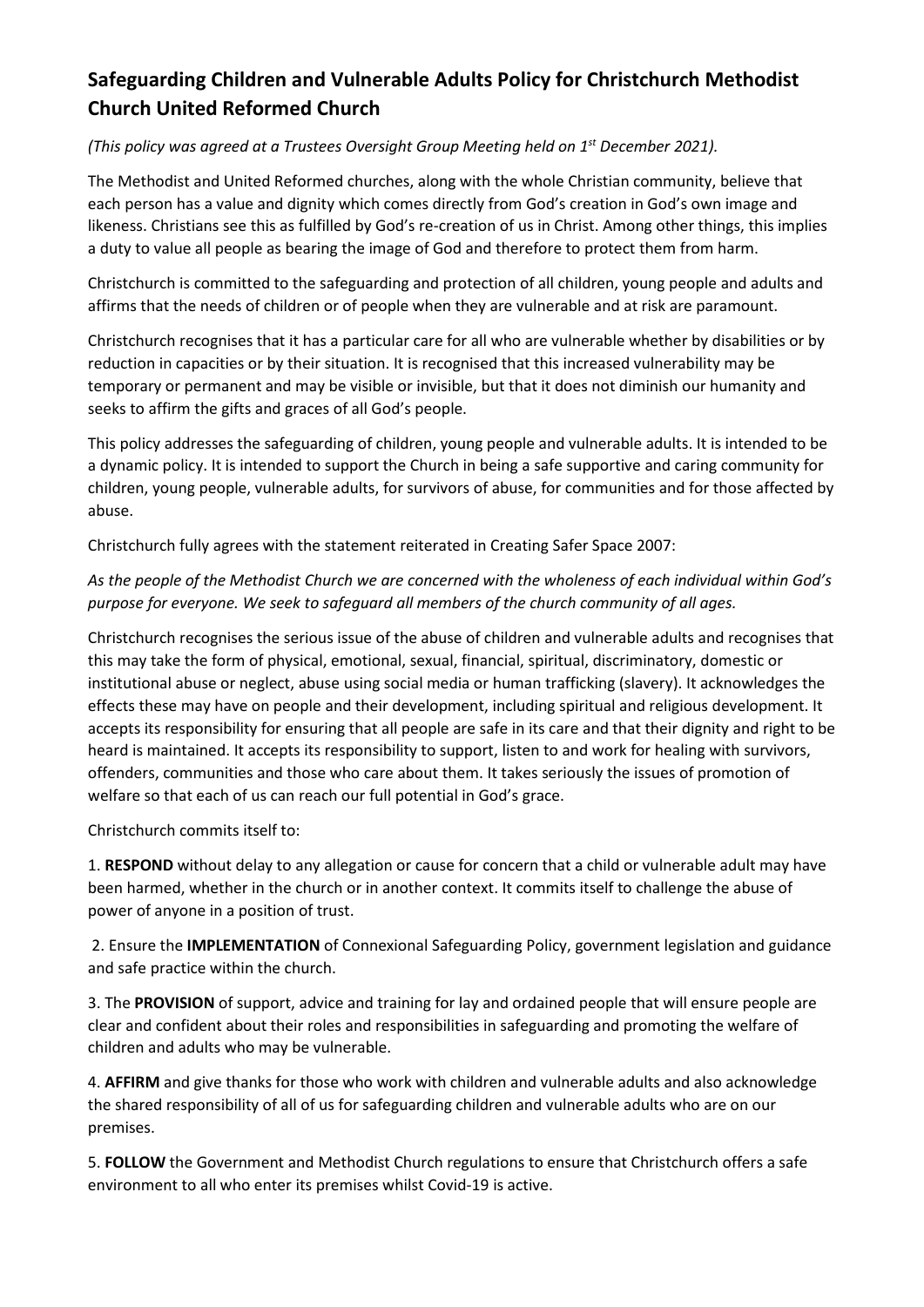It is the responsibility of the Trustee Group to appoint the Safeguarding Team (comprising Ministers, Youth Worker and lay representatives) and there should be no gaps in this crucial provision. It is not appropriate for it to be composed exclusively of staff members because of the potential conflict of roles. The role will usually be undertaken on a voluntary basis although expenses should be met.

The Trustee Group supports members of the Safeguarding Team in their role, which is to:

- i) provide a point of reference to advise on safeguarding issues
- ii) liaise with circuit and district safeguarding officers
- iii) promote safeguarding best practice within the local church with the support of circuit ministers
- iv) ensure proper records are kept of all incidents/concerns according to Methodist policy and practice (see Safeguarding Records: Joint Practice Guidance for the Church of England and the Methodist Church - updated April 2019)
- v) ensure that all safeguarding training which is required is undertaken by those in post and appropriate records kept and made available
- vi) attend training and meetings organised to support the role
- vii) oversee safeguarding throughout the whole life of the church<sup>1</sup>
- viii) report to the Church Meeting annually
- ix) ensure the church completes a yearly audit/monitoring on safeguarding confirming that policies are in place for the church and all groups and lettings in the church and that these have been annually reviewed
- x) ensure the church completes a risk assessment on each area of activity in the church; that this is stored and is readily available on request. The assessments will be reviewed annually by the Safeguarding Team and approved by the Trustee Group.
- xi) ensure that the church recruits safely for all posts
- xii) ensure that the church has a safeguarding noticeboard with copy of the current, signed safeguarding policy, contact numbers for local and national helplines and other suitable information.

## **a) Purpose**

The purposes of this safeguarding policy are to ensure procedures are in place and people are clear about roles and responsibilities for children, young people and vulnerable adults in our care and using our premises. It is to be read in conjunction with the Safeguarding Policy, Procedures and Guidance for the Methodist Church (2017).

## **b) Good practice**

1

We believe that good practice means:

- i) All people are treated with respect and dignity.
- ii) Those who act on behalf of the Church should not meet or work alone with a child or vulnerable adult where the activity cannot be seen unless this is necessary for pastoral reasons, in which case a written note of this will be made and kept noting date, time and place of visit.

<sup>&</sup>lt;sup>1</sup> NB outside groups are responsible for their own safeguarding procedures. The Safeguarding Team is responsible for communicating this and getting confirmation that procedures are in place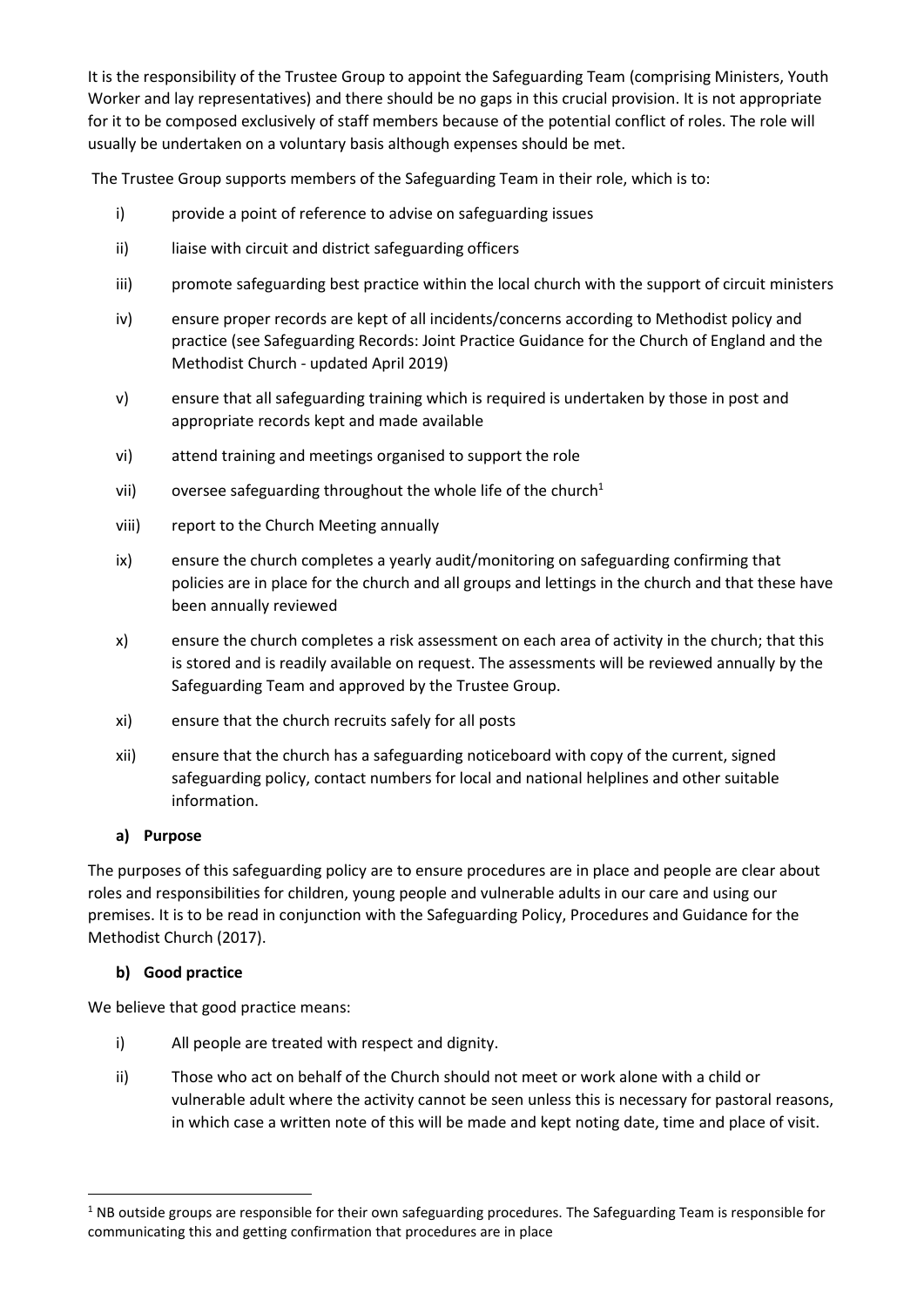- iii) The church premises will be assessed by a member of the Safeguarding Team with the Property Area Lead and/or their representatives at least annually for safety for children and vulnerable adults and the risk assessment report will be given annually to the Trustee Group in written form. This will include fire safety procedures. The Trustee Oversight Group will consider the extent to which the premises and equipment are suitable or should be made more suitable.
- iv) Any church-organised transport of children or vulnerable adults will be checked to ensure the vehicle is suitable and insured and that the driver and escort are appropriate. An agreed record to be kept in the church file for each driver/car.
- v) Everyone will know who to contact should they have a safeguarding concern.

### **c) Appointment and training of workers**

Workers will be appointed after a satisfactory DBS disclosure and following safer recruitment procedures of the Methodist Church. Each worker will have an identified supervisor whom they will meet at regular intervals. Each worker will be expected to undergo basic safeguarding training, within the first 6 months (agreed by Methodist Conference in 2011 - Creating Safer Space Report) of appointment. The other training needs of each worker will be considered (e.g. food hygiene, first aid, lifting and handling, etc).

#### **d) Pastoral visitors**

In terms of safeguarding, pastoral visitors will be supported in their role with the provision of basic safeguarding training upon appointment.

#### **e) Guidelines for working with children, young people and vulnerable adults**

In addition to the Safer Space Training Courses and materials provided by the Circuit groups working with children and vulnerable adults receive relevant and appropriate training in safeguarding best practice in their particular areas of work. e.g. training for Holiday Club Leaders, Pastoral Leaders, Open Church Team.

#### **f) Ecumenical events**

Where ecumenical events happen on church premises, safeguarding is the responsibility of the Leadership Team of that event.

## **g) Events with church groups off the premises or 'high risk' events on site**

For events involving children or vulnerable adults; or events open to the general public, a risk assessment and notification of the event is to be given to the Christchurch Safeguarding Team PRIOR to the agreement for any event or off-site activity. For off-site events risk assessments must be sent to the District Safeguarding Officer well in advance of the event so they can advise. Once approved notification of the event will be given to the Church Secretary. If an on-site activity is unusual or considered high risk, the Safeguarding Team will contact the Circuit Safeguarding Officer in order that it can be ratified or any queries raised.

## **h) Other groups on church premises**

Where the building is hired for outside use, the person signing the letting agreement will be given a copy of this policy and the appropriate leaflet. The lettings secretary will consider the various users of the building in making lettings. All lettings will be notified to the church safeguarding officer who will keep the records and take advice as appropriate from both the District Safeguarding Officer and Circuit Safeguarding Officer.